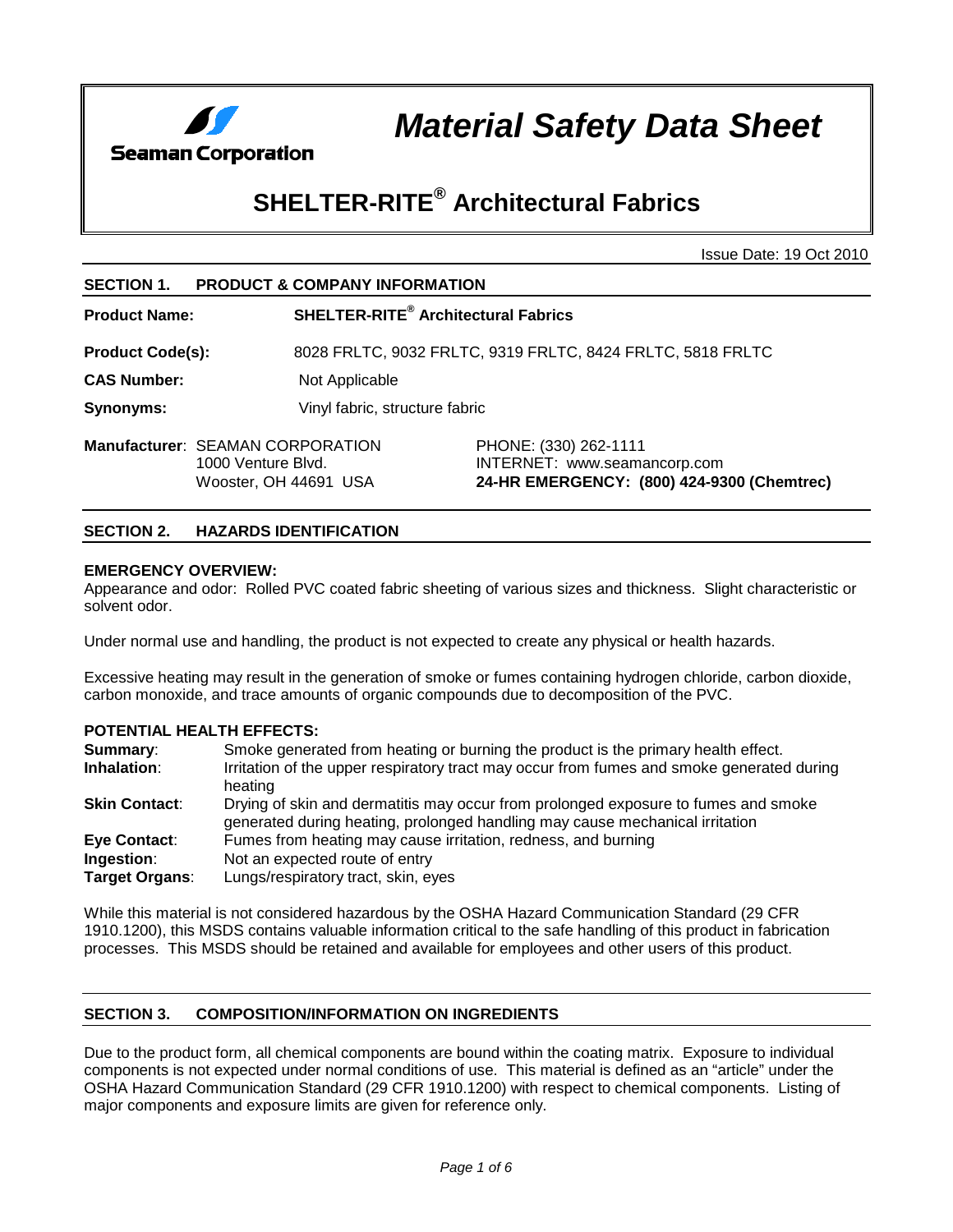**Major Components**

# **CAS No.**

| Polyester fabric                                                  | Not applicable |
|-------------------------------------------------------------------|----------------|
| <b>PVC Resin</b>                                                  | 9002-86-2      |
| Phthalate plasticizer                                             | Trade secret   |
| Ethene, 1,1,-difluoro-, homopolymer (Kynar® coated products only) | 24937-79-9     |
| <b>Other Regulated Components</b>                                 |                |
| Folpet                                                            | 133-07-3       |
| <b>Antimony Trioxide</b>                                          | 1309-64-4      |

None of the components in this mixture are expected to be biologically available under normal conditions of use, including use in heat welding processes.

Processing of the material at excessive temperatures may result in the generation of smoke or fumes containing hydrogen chloride (CAS# 7647-01-0), carbon monoxide (CAS# 630-08-0), and carbon dioxide.

# **SECTION 4. FIRST AID MEASURES Inhalation:** If exposed to fumes from overheating or combustion, move to fresh air. Seek medical attention if symptoms persist. **Skin Contact:** Wash exposed skin with soap and water. If irritation develops or persists, seek medical attention.

| Eye Contact: | Flush eyes with plenty of water for at least 15 minutes. Seek medical attention. |  |
|--------------|----------------------------------------------------------------------------------|--|
| Ingestion:   | Not applicable                                                                   |  |

# **SECTION 5. FIRE FIGHTING MEASURES**

| <b>Flash Point:</b> Not applicable<br><b>Upper Flammability Limit:</b>                                                                                                              | Not applicable                                                                                                                                                                               | <b>Flammability:</b> Not determined<br><b>Lower Flammability Limit:</b>                                                                                         | Not applicable |  |  |
|-------------------------------------------------------------------------------------------------------------------------------------------------------------------------------------|----------------------------------------------------------------------------------------------------------------------------------------------------------------------------------------------|-----------------------------------------------------------------------------------------------------------------------------------------------------------------|----------------|--|--|
| <b>Flammable Properties:</b>                                                                                                                                                        | Material will burn if exposed to an external combustion source and yield hydrogen<br>chloride, carbon monoxide, carbon dioxide, and small amounts of aliphatic and<br>aromatic hydrocarbons. |                                                                                                                                                                 |                |  |  |
| <b>Suitable Extinguishing Media:</b> Water fog, $CO2$ , foam or dry chemical (CAUTION: $CO2$ will displace air in<br>confined spaces and may cause an oxygen deficient atmosphere.) |                                                                                                                                                                                              |                                                                                                                                                                 |                |  |  |
| <b>Products of Combustion:</b>                                                                                                                                                      | Hydrogen chloride, carbon dioxide, carbon monoxide, trace amounts of aliphatic<br>and aromatic organics                                                                                      |                                                                                                                                                                 |                |  |  |
| <b>Protection of Firefighters:</b>                                                                                                                                                  | product.                                                                                                                                                                                     | Firefighters should wear self-contained breathing apparatus and full fire-fighting<br>turnout gear. No special procedures are expected to be necessary for this |                |  |  |

# **SECTION 6. ACCIDENTAL RELEASE MEASURES**

| <b>Personal Precautions:</b>    | Use personal protection recommended in Section 8.                 |
|---------------------------------|-------------------------------------------------------------------|
|                                 | <b>Environmental Precautions:</b> No special procedures necessary |
| <b>Methods for Containment:</b> | No special procedures necessary                                   |
| <b>Methods for Clean-up:</b>    | No special procedures necessary                                   |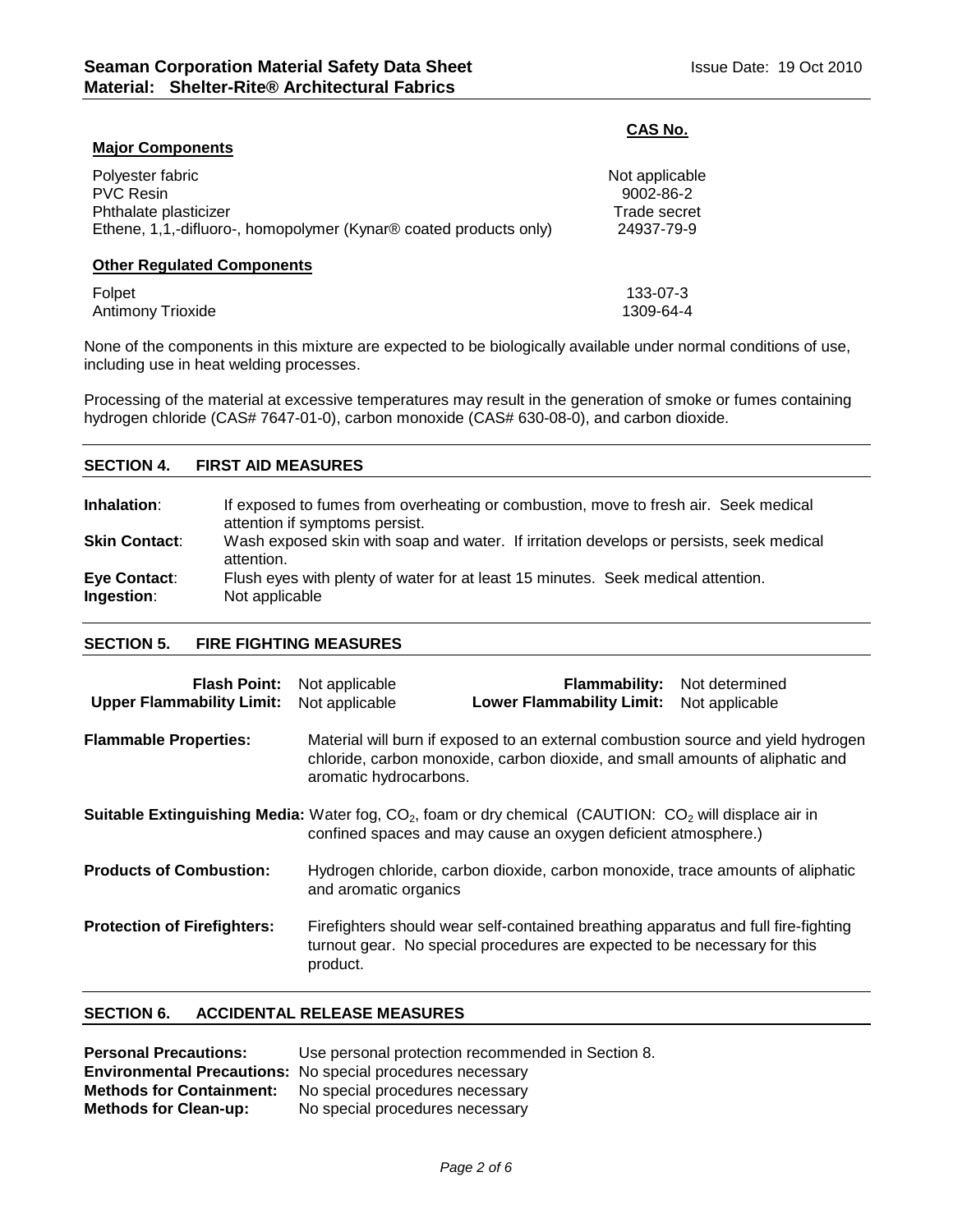# **SECTION 7. HANDLING AND STORAGE**

| Handling: | Use protective equipment recommended in Section 8. Wash hands after repeated<br>handling. When hot air or wedge welding, insure adequate local ventilation to<br>prevent the buildup of fumes.                           |  |  |
|-----------|--------------------------------------------------------------------------------------------------------------------------------------------------------------------------------------------------------------------------|--|--|
|           | Unwinding, winding, and passage of the fabric through and over rollers can<br>generate a strong electrostatic charge on the surface of the fabric. Static<br>discharge devices should be used when handling in this way. |  |  |
| Storage:  | Rolled goods should be kept dry and protected from moisture.                                                                                                                                                             |  |  |

# **SECTION 8. EXPOSURE CONTROLS/PERSONAL PROTECTION**

# **EXPOSURE GUIDELINES**

Polyester fabric: None established PVC Resin (9002-86-2): None established Phthalate plasticizer: None established for the plasticizers used in this product Folpet (133-07-3): None established Antimony Trioxide (1309-64-4): ACGIH:  $0.5 \text{ mg/m}^3$  TWA as Sb<br>OSHA:  $0.5 \text{ mg/m}^3$  TWA as Sb  $0.5$  mg/m<sup>3</sup> TWA as Sb NIOSH:  $0.5 \text{ mg/m}^3$  TWA as Sb NOTE: Due to product form, exposure to dust or fume is not expected to occur; exposure limits are given for reference only.

# Byproducts of overheating

Hydrogen Chloride (7647-01-0):

ACGIH: 2 ppm (2.98 mg/m<sup>3</sup>) Ceiling OSHA: 5 ppm (7 mg/m<sup>3</sup>) Ceiling NIOSH: 5 ppm (7 mg/m<sup>3</sup>) Ceiling (NOTE: The odor threshold for HCl is 0.25 ppm) Carbon Monoxide (630-08-0): ACGIH: 25 ppm (29 mg/m<sup>3</sup>) TWA OSHA:  $50$  ppm (55 mg/m $^3$ ) TWA NIOSH:  $35$  ppm (40 mg/m $^3$ ) TWA; 200 ppm (229 mg/m $^3$ ) Ceiling

#### **PERSONAL PROTECTIVE EQUIPMENT**

|                         | <b>Engineering Controls:</b> Provide local exhaust ventilation for heat welding and sealing operations |
|-------------------------|--------------------------------------------------------------------------------------------------------|
| Eye/Face:               | Wear safety glasses during processing                                                                  |
| Skin:                   | Wear general purpose gloves during prolonged handling                                                  |
| <b>Respiratory:</b>     | If exposure limits are exceeded, NIOSH approved respiratory protection must be<br>provided             |
| <b>General Hygiene:</b> | Wash hands with soap and water after handling material.                                                |

#### **SECTION 9. PHYSICAL AND CHEMICAL PROPERTIES**

|                                         | <b>Color:</b> Various |                                         | <b>Odor:</b> Characteristic |
|-----------------------------------------|-----------------------|-----------------------------------------|-----------------------------|
| <b>Physical State: Solid</b>            |                       |                                         | <b>pH:</b> Not applicable   |
| <b>Boiling Point:</b> Not applicable    |                       | <b>Freezing Point:</b> Not applicable   |                             |
| <b>Specific Gravity:</b> Not applicable |                       | <b>Evaporation Rate:</b> Not applicable |                             |
| Vapor Pressure: Not applicable          |                       | Vapor Density: Not applicable           |                             |
| <b>Solubility (water):</b> None         |                       | % Volatile: $\theta$                    |                             |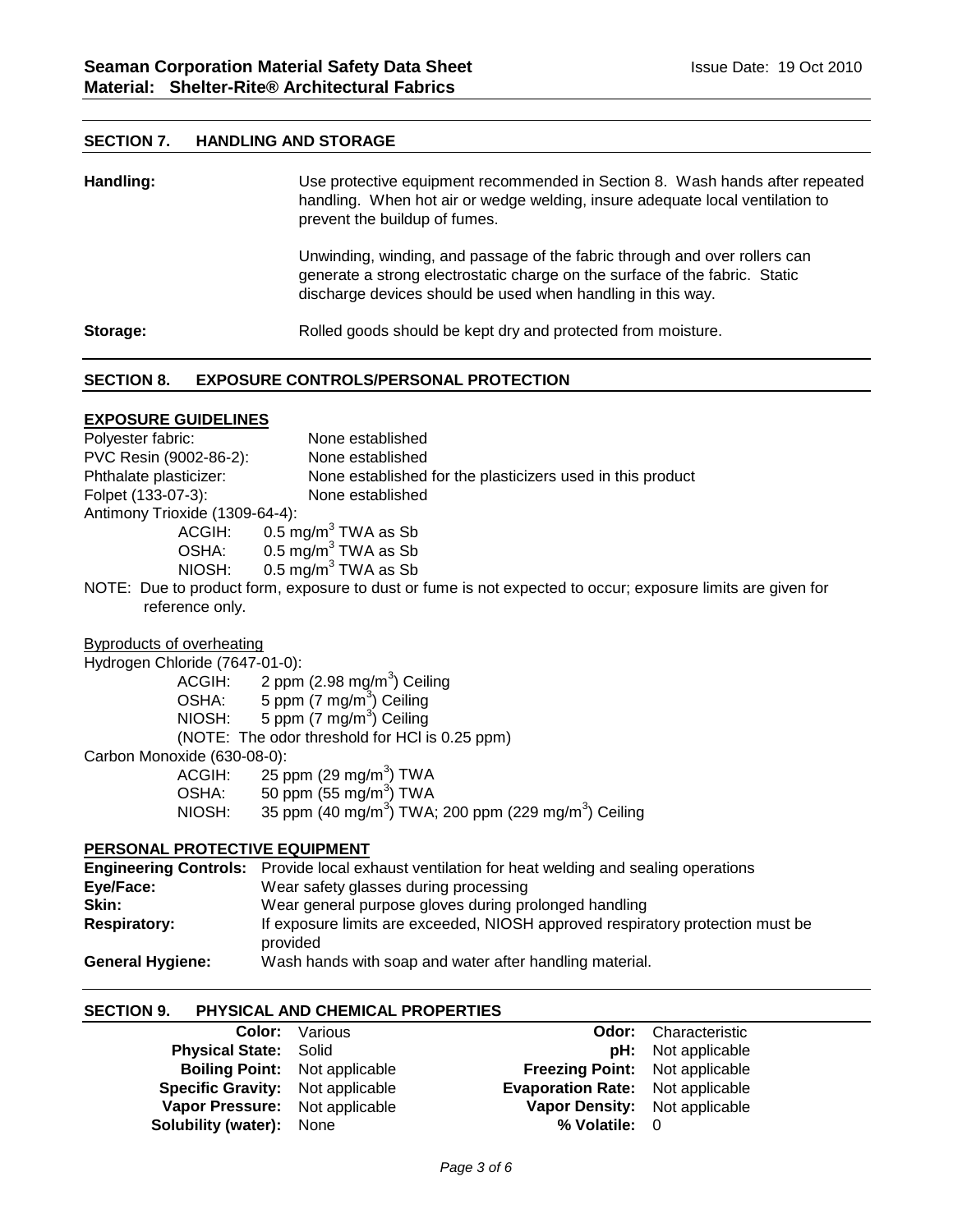| SECTION 10. STABILITY AND REACTIVITY |                                                                                                                                                                  |  |  |  |
|--------------------------------------|------------------------------------------------------------------------------------------------------------------------------------------------------------------|--|--|--|
| <b>Chemical Stability:</b>           | Stable at normal temperatures                                                                                                                                    |  |  |  |
| <b>Conditions to Avoid:</b>          | Avoid temperatures above 250°F                                                                                                                                   |  |  |  |
| <b>Incompatible Materials:</b>       | None known.                                                                                                                                                      |  |  |  |
|                                      | Hazardous Decomposition: Thermal decomposition products: Hydrogen chloride, carbon dioxide, carbon<br>monoxide, trace amounts of aliphatic and aromatic organics |  |  |  |
| Hazardous Reactions:                 | Will not occur                                                                                                                                                   |  |  |  |

# **SECTION 11. TOXICOLOGY INFORMATION**

The information provided below can be subject to misinterpretation. Therefore, it is essential that the following information be interpreted by individuals trained in its evaluation.

# **ACUTE TOXICITY**

| General Information:                           | No data available for this product as a whole. Adverse health effects would not be<br>anticipated with normal use. Due to the physical form of the product, significant<br>exposure to the chemical components of the fabric and coating is not expected.<br>However, thermal processing can emit fumes which may cause eye, skin, and<br>respiratory irritation.                                                             |
|------------------------------------------------|-------------------------------------------------------------------------------------------------------------------------------------------------------------------------------------------------------------------------------------------------------------------------------------------------------------------------------------------------------------------------------------------------------------------------------|
| <b>Component Analysis:</b>                     | PVC Resin (9002-86-2): None established<br>Phthalate Plasticizer (trade secret): LD50 Rat: >2000 mg/kg<br>Folpet (133-07-3):<br>LD50 (oral, rat) $>$ 34.6 g/kg<br>LD50 (dermal, rabbit) $>$ 2 g/kg<br>Inhalation (rat): 2.76 mg/L exposure for 4 hr produced no deaths,<br>slight focal discoloration<br>Antimony Trioxide (1309-64-4):                                                                                       |
|                                                | Oral LD50 Rat: >34600 mg/kg<br>Dermal LD50 Rabbit:<br>>2000 mg/kg                                                                                                                                                                                                                                                                                                                                                             |
|                                                | <b>Byproducts of overheating</b><br>Hydrogen Chloride (7647-01-0): Inhalation LC50 Rat: 3120 ppm/1 hr; Dermal<br>LD50 Rabbit: >5000 mg/kg<br>Carbon Monoxide (630-08-0): Inhalation LC50 Rat: 3760 ppm/1 hr                                                                                                                                                                                                                   |
| <b>CARCINOGENICITY</b><br>General Information: | This product is not classified as a carcinogen or potential carcinogen by OSHA,<br>NTP, ACGIH, or IARC. No specific data available.                                                                                                                                                                                                                                                                                           |
| <b>Component Analysis:</b>                     | PVC Resin (9002-86-2):<br>IARC: Group 3 - Not Classifiable (Supplement 7, Monograph 19, 1987)<br>Folpet (133-07-3):<br>EPA: B2 - Probable Human Carcinogen (sufficient evidence from<br>animal studies; inadequate evidence or no data from epidemiologic<br>studies)<br>Antimony Trioxide (1309-64-4):<br>IARC: Group 2B - Possibly Carcinogenic to Humans (Monograph 47,<br>1989)<br>ACGIH: A2 - Suspected Human Carcinogen |
|                                                | Hydrogen Chloride (7647-01-0) (byproduct of overheating):<br>IARC: Group 3 - Not Classifiable (Supplement 7, Monograph 19, 1987)<br>ACGIH: A4- Not Classifiable as a Human Carcinogen                                                                                                                                                                                                                                         |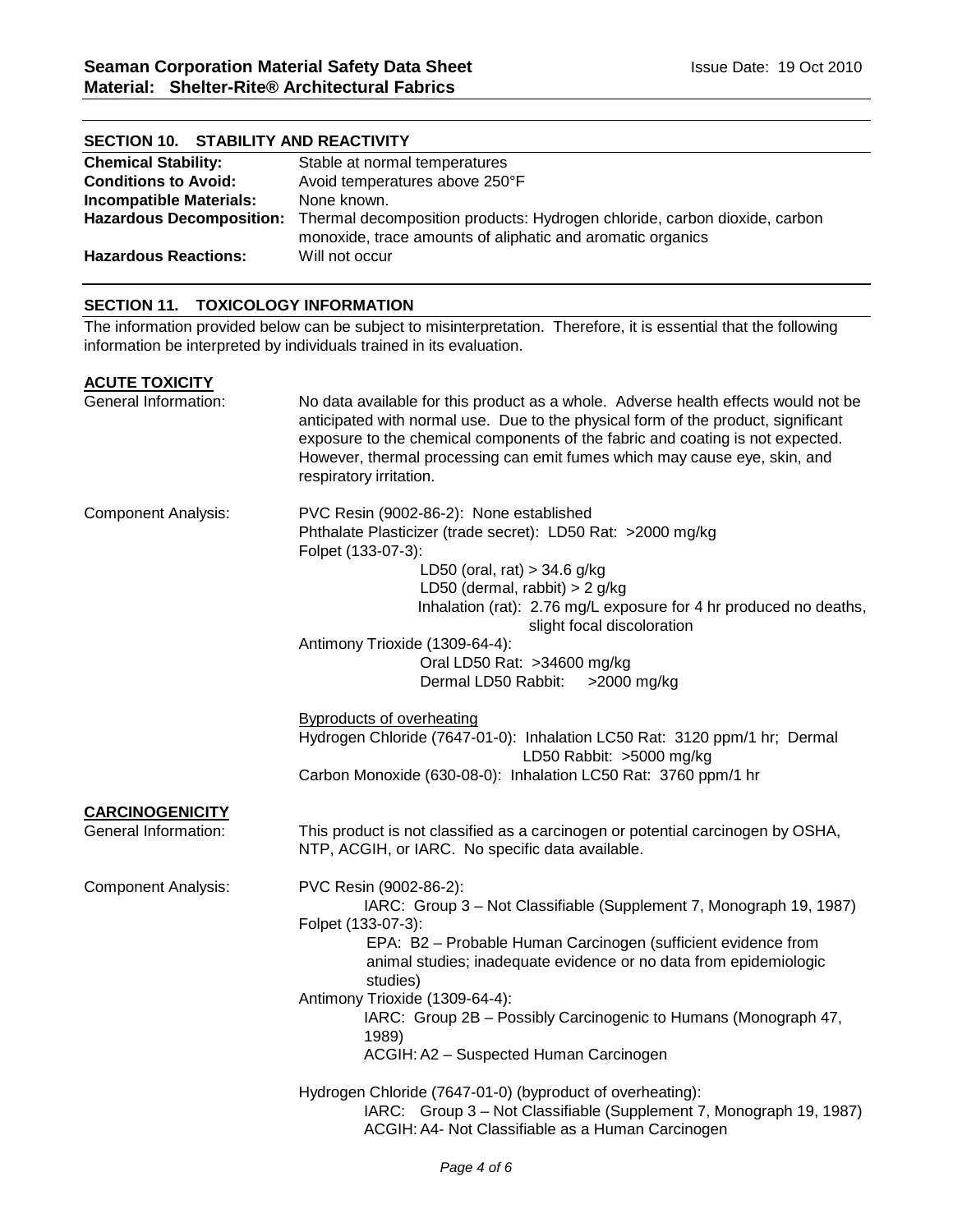**CHRONIC TOXICITY** No data is available on mutagenicity, reproductive effects, or developmental effects.

#### **SECTION 12. ECOLOGICAL INFORMATION**

No data is available on the adverse effects of this product on the environment. Toxicity is expected to be low based on insolubility in water.

#### **SECTION 13. DISPOSAL CONSIDERATIONS**

Dispose of waste in accordance with Federal, State, and local environmental control regulations. This material is not hazardous in its manufactured form under the Resource Conservation and Recovery Act. (40 CFR 261)

#### **SECTION 14. TRANSPORTATION INFORMATION**

This product is not classified as hazardous for transportation.

#### **SECTION 15. REGULATORY INFORMATION**

| <b>SARA Title III:</b>     | Health:<br>Physical:                                                                                                                                             | Acute NO<br>Fire NO | Chronic NO<br>Reactivity NO | EHS NO<br>Pressure NO |  |
|----------------------------|------------------------------------------------------------------------------------------------------------------------------------------------------------------|---------------------|-----------------------------|-----------------------|--|
| SARA 313 (TRI):            | This product is considered an "article" under SARA Title III Section 313 and is not<br>subject to reporting under normal conditions of use.                      |                     |                             |                       |  |
| California Proposition 65: | <b>WARNING:</b> This material contains chemicals known to the State of California to<br>cause cancer: Folpet (CAS# 133-07-3), Antimony Trioxide (CAS# 1309-64-4) |                     |                             |                       |  |
| <b>Inventory Status:</b>   | All components are listed on the US TSCA Inventory and Canadian Domestic<br>Substances List                                                                      |                     |                             |                       |  |
| WHMIS (Canada):            | This product meets the definition of "manufactured article" under the Hazardous<br><b>Products Act</b>                                                           |                     |                             |                       |  |

#### **SECTION 16. OTHER INFORMATION**

The data in the Material Safety Data Sheet relates only to the specific material designated herein and does not relate to use in combination with any other material or in any process. No warranty of merchantability or any other warranty, expressed or implied, is given. In no case shall the information provided herein be considered a part of the terms and conditions of sale. Seaman Corporation assumes no obligation or liability for the information given or results obtained. All materials may present unknown hazards and should be used with caution. Final determination of suitability of any material is the sole responsibility of the user.

For questions related to the safety of this product, contact: Environmental Manager Seaman Corporation 1000 Venture Blvd. Wooster, Ohio 44691 USA Phone: (330) 262-1111 Fax: (330) 263-6950